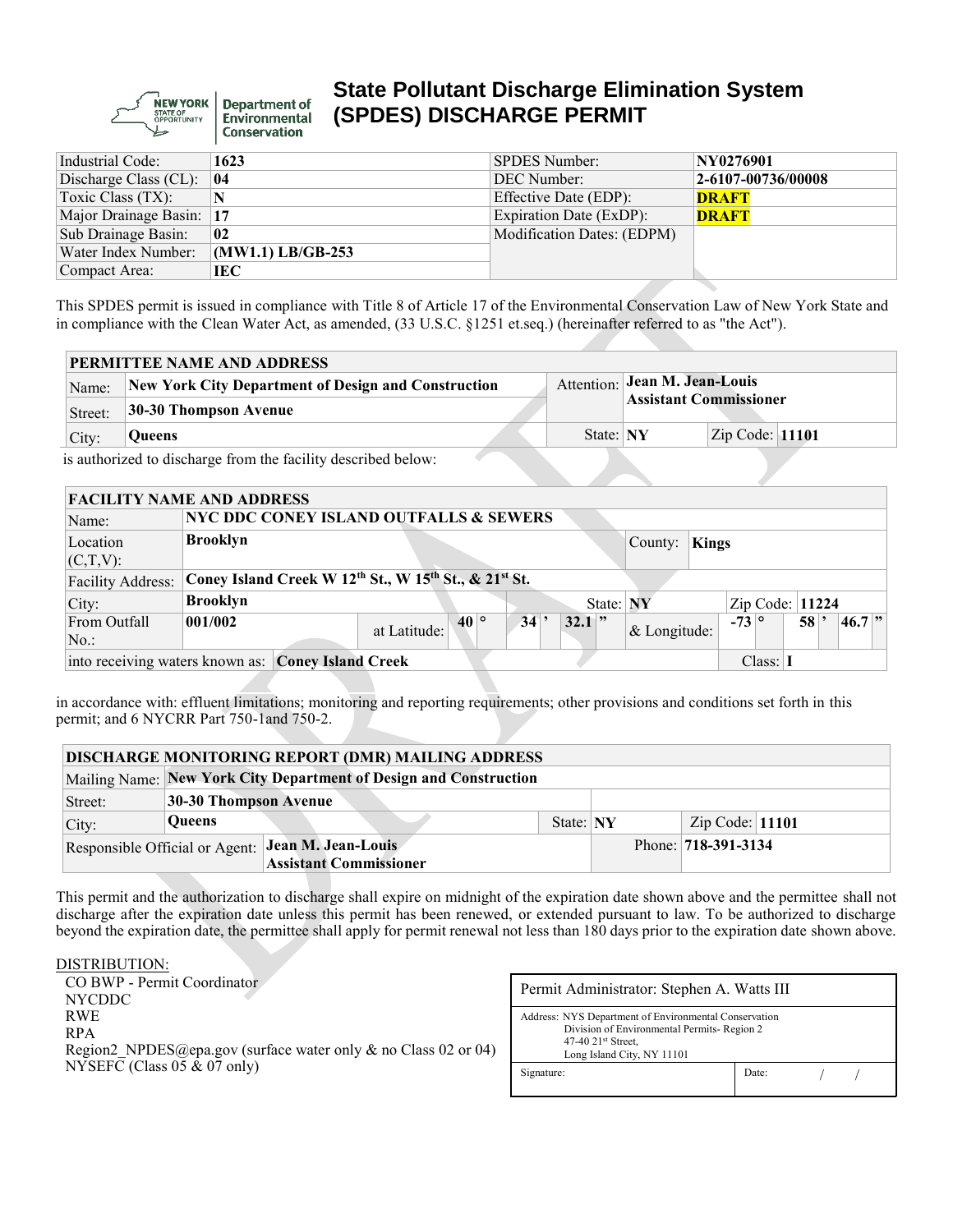## **PERMIT LIMITS, LEVELS AND MONITORING DEFINITIONS**

| <b>OUTFALL</b>                     | <b>WASTEWATER TYPE</b>                                                                                                                                                                                                                                                                                                                                                                                                                                                                                                                                                                            |         |                                                                                                                                                                                                                                                                                                                                                                                                                                                                                                                                                                                                                                                                                                                                                  |                                                                                              | <b>RECEIVING WATER</b>                                                                                                                                                          |               |                                                               | <b>EFFECTIVE</b>                                                                                                                                       |                                                                                                                                                                                                                                                                                           |  | <b>EXPIRING</b>                                                                                                           |  |
|------------------------------------|---------------------------------------------------------------------------------------------------------------------------------------------------------------------------------------------------------------------------------------------------------------------------------------------------------------------------------------------------------------------------------------------------------------------------------------------------------------------------------------------------------------------------------------------------------------------------------------------------|---------|--------------------------------------------------------------------------------------------------------------------------------------------------------------------------------------------------------------------------------------------------------------------------------------------------------------------------------------------------------------------------------------------------------------------------------------------------------------------------------------------------------------------------------------------------------------------------------------------------------------------------------------------------------------------------------------------------------------------------------------------------|----------------------------------------------------------------------------------------------|---------------------------------------------------------------------------------------------------------------------------------------------------------------------------------|---------------|---------------------------------------------------------------|--------------------------------------------------------------------------------------------------------------------------------------------------------|-------------------------------------------------------------------------------------------------------------------------------------------------------------------------------------------------------------------------------------------------------------------------------------------|--|---------------------------------------------------------------------------------------------------------------------------|--|
|                                    | This cell describes the type of wastewater authorized<br>for discharge. Examples include process or sanitary<br>wastewater, storm water, non-contact cooling water.                                                                                                                                                                                                                                                                                                                                                                                                                               |         |                                                                                                                                                                                                                                                                                                                                                                                                                                                                                                                                                                                                                                                                                                                                                  | This cell lists classified<br>waters of the state to which<br>the listed outfall discharges. |                                                                                                                                                                                 |               | The date this page<br>starts in effect. (e.g.<br>EDP or EDPM) |                                                                                                                                                        | The date this page is<br>no longer in effect.<br>(e.g. EXP)                                                                                                                                                                                                                               |  |                                                                                                                           |  |
| <b>PARAMETER</b>                   | <b>MINIMUM</b>                                                                                                                                                                                                                                                                                                                                                                                                                                                                                                                                                                                    |         |                                                                                                                                                                                                                                                                                                                                                                                                                                                                                                                                                                                                                                                                                                                                                  | <b>MAXIMUM</b>                                                                               |                                                                                                                                                                                 | <b>UNITS</b>  |                                                               |                                                                                                                                                        | SAMPLE FREQ.                                                                                                                                                                                                                                                                              |  | <b>SAMPLE TYPE</b>                                                                                                        |  |
| e.g. pH, TRC,<br>Temperature, D.O. | The minimum level that must be<br>maintained at all instants in time.                                                                                                                                                                                                                                                                                                                                                                                                                                                                                                                             |         | The maximum level that may not<br>be exceeded at any instant in time.                                                                                                                                                                                                                                                                                                                                                                                                                                                                                                                                                                                                                                                                            |                                                                                              |                                                                                                                                                                                 | $mg/l$ , etc. | SU, F,                                                        |                                                                                                                                                        | See below                                                                                                                                                                                                                                                                                 |  | See below                                                                                                                 |  |
| <b>PARAMETER</b>                   | EFFLUENT LIMIT or<br><b>CALCULATED LEVEL</b>                                                                                                                                                                                                                                                                                                                                                                                                                                                                                                                                                      |         | <b>COMPLIANCE LEVEL / ML</b>                                                                                                                                                                                                                                                                                                                                                                                                                                                                                                                                                                                                                                                                                                                     |                                                                                              | <b>ACTION</b><br><b>LEVEL</b>                                                                                                                                                   |               |                                                               | <b>UNITS</b>                                                                                                                                           | <b>SAMPLE</b><br><b>FREQUENCY</b>                                                                                                                                                                                                                                                         |  | <b>SAMPLE</b><br><b>TYPE</b>                                                                                              |  |
|                                    | Limit types are defined<br>below in Note 1. The<br>effluent limit is developed<br>based on the more stringent<br>of technology-based limits,<br>required under the Clean<br>Water Act, or New York<br>State water quality<br>standards. The limit has<br>been derived based on<br>existing assumptions and<br>rules. These assumptions<br>include receiving water<br>hardness, pH and<br>temperature; rates of this and<br>other discharges to the<br>receiving stream; etc. If<br>assumptions or rules change<br>the limit may, after due<br>process and modification of<br>this permit, change. | permit. | For the purposes of compliance<br>assessment, the Permittee shall<br>use the approved EPA analytical<br>method with the lowest possible<br>detection limit as promulgated<br>under 40CFR Part 136 for the<br>determination of the<br>concentrations of parameters<br>present in the sample unless<br>otherwise specified. If a sample<br>result is below the detection limit<br>of the most sensitive method.<br>compliance with the permit limit<br>for that parameter was achieved.<br>Monitoring results that are lower<br>than this level must be reported,<br>but shall not be used to determine<br>compliance with the calculated<br>limit. This Minimum Level (ML)<br>can be neither lowered nor raised<br>without a modification of this |                                                                                              | Action<br>Levels are<br>monitoring<br>requirements,<br>as defined<br>below in<br>Note 2.<br>which trigger<br>additional<br>monitoring<br>and permit<br>review when<br>exceeded. |               |                                                               | This can<br>include units<br>of flow, pH,<br>mass.<br>temperature,<br><sub>or</sub><br>concentration.<br>Examples<br>include $\mu$ g/l,<br>lbs/d, etc. | Examples<br>include Daily,<br>$3$ /week.<br>weekly,<br>$2/month$ .<br>monthly.<br>quarterly, 2/yr<br>and yearly. All<br>monitoring<br>periods<br>(quarterly,<br>semiannual.<br>annual, etc) are<br>based upon the<br>calendar year<br>unless<br>otherwise<br>specified in<br>this Permit. |  | Examples<br>include<br>grab, 24<br>hour<br>composite<br>and 3 grab<br>samples<br>collected<br>over a 6<br>hour<br>period. |  |

Notes:

1. EFFLUENT LIMIT TYPES:

- a. DAILY DISCHARGE: The discharge of a pollutant measured during a calendar day or any 24-hour period that reasonably represents the calendar day for the purposes of sampling. For pollutants expressed in units of mass, the 'daily discharge' is calculated as the total mass of the pollutant discharged over the day. For pollutants with limitations expressed in other units of measurement, the 'daily discharge' is calculated as the average measurement of the pollutant over the day.
- b. DAILY MAX: The highest allowable daily discharge. DAILY MIN: The lowest allowable daily discharge.
- c. MONTHLY AVG: The highest allowable average of daily discharges over a calendar month, calculated as the sum of each of the daily discharges measured during a calendar month divided by the number of daily discharges measured during that month.
- d. 7 DAY ARITHMETIC MEAN (7 day average): The highest allowable average of daily discharges over a calendar week.
- e. 30 DAY GEOMETRIC MEAN: The highest allowable geometric mean of daily discharges over a calendar month, calculated as the antilog of: the sum of the log of each of the daily discharges measured during a calendar month divided by the number of daily discharges measured during that month.
- f. 7 DAY GEOMETRIC MEAN: The highest allowable geometric mean of daily discharges over a calendar week.
- g. RANGE: The minimum and maximum instantaneous measurements for the reporting period must remain between the two values shown.
- 2. ACTION LEVELS: Routine Action Level monitoring results, if not provided for on the Discharge Monitoring Report (DMR) form, shall be appended to the DMR for the period during which the sampling was conducted. If the additional monitoring requirement is triggered as noted below, the permittee shall undertake a short-term, high-intensity monitoring program for the parameter(s). Samples identical to those required for routine monitoring purposes shall be taken on each of at least three consecutive operating and discharging days and analyzed. Results shall be expressed in terms of both concentration and mass, and shall be submitted no later than the end of the third month following the month when the additional monitoring requirement was triggered. Results may be appended to the DMR or transmitted under separate cover to the same address. If levels higher than the Action Levels are confirmed, the permit may be reopened by the Department for consideration of revised Action Levels or effluent limits. The permittee is not authorized to discharge any of the listed parameters at levels which may cause or contribute to a violation of water quality standards.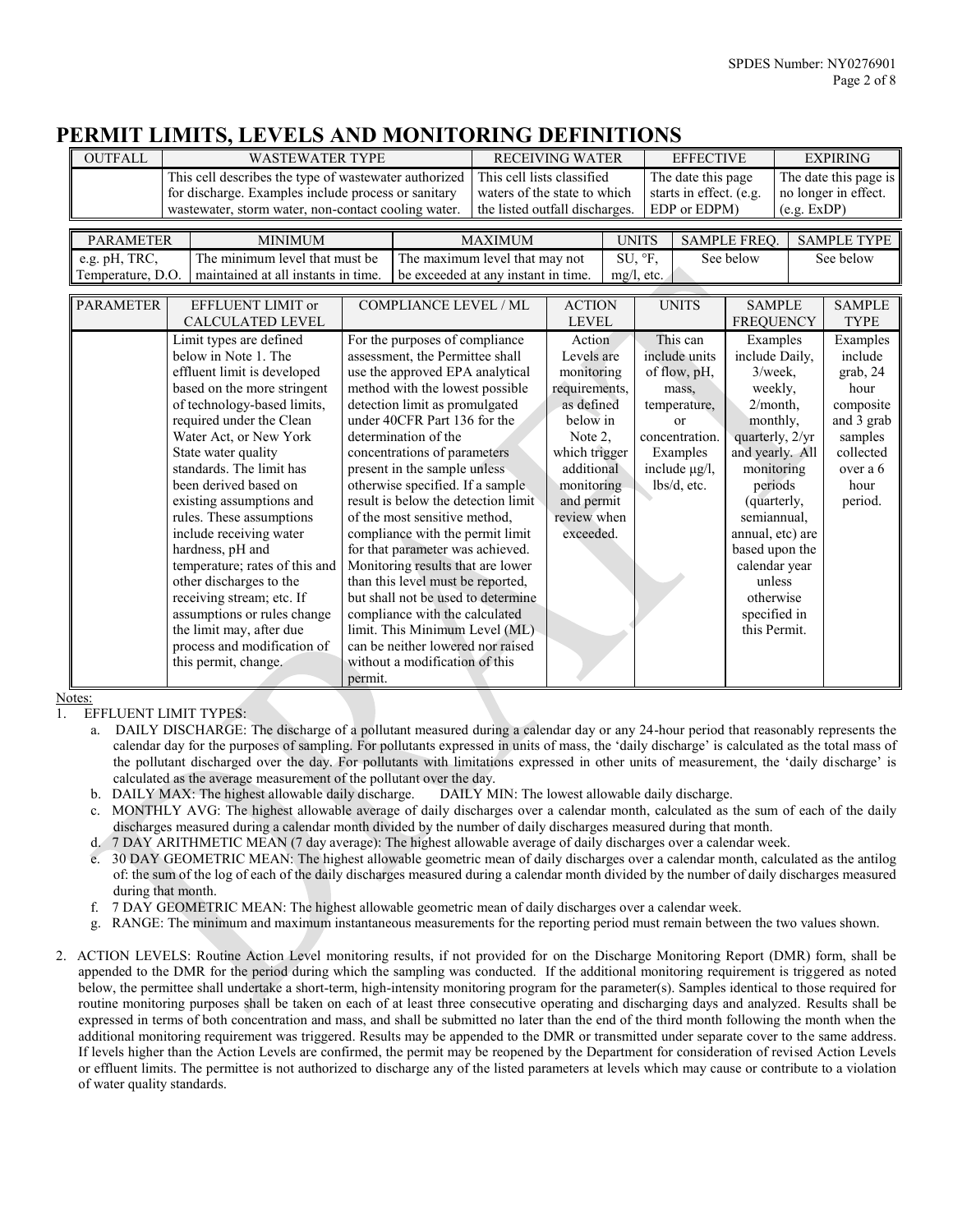# **PERMIT LIMITS, LEVELS AND MONITORING**

| OUTFALL | WASTEWATER TYPE                            | <b>RECEIVING WATER</b>                                   | <b>EFFECTIVE</b> | <b>EXPIRING</b> |
|---------|--------------------------------------------|----------------------------------------------------------|------------------|-----------------|
| 001/002 | <b>Groundwater Construction Dewatering</b> | <b>Coney Island Creek</b><br>(via NYCDEP Outfall CI-639) | <b>DRAFT</b>     | <b>DRAFT</b>    |

| <b>PARAMETER</b> | MINIMUM | UNITS<br>MAXIMUM |            | <b>SAMPLE FREQUENCY</b> |      | SAMPLE TYPE   FOOTNOTES (FN) |  |
|------------------|---------|------------------|------------|-------------------------|------|------------------------------|--|
| pH               | 6.0     |                  | CL L<br>SЧ | Monthly                 | Grab |                              |  |

| PARAMETER <sup>1</sup>        | EFFLUENT LIMIT or<br><b>CALCULATED LEVEL</b> |           | <b>COMPLIANCE</b><br>LEVEL/ML | <b>ACTION</b><br><b>LEVEL</b> | <b>UNITS</b> | <b>SAMPLE</b><br><b>FREQUENCY</b> | <b>SAMPLE</b><br><b>TYPE</b> | ${\rm FN}$     |
|-------------------------------|----------------------------------------------|-----------|-------------------------------|-------------------------------|--------------|-----------------------------------|------------------------------|----------------|
|                               | Monthly Avg                                  | Daily Max |                               |                               |              |                                   |                              |                |
| Flow                          |                                              | 2,304,000 |                               |                               | <b>GPD</b>   | Daily                             | Calculated                   | $\overline{c}$ |
| <b>Total Suspended Solids</b> | 20                                           | 40        |                               |                               | mg/l         | Monthly                           | Grab                         | 1              |
| Oil & Grease                  |                                              | 15        |                               |                               | mg/1         | Monthly                           | Grab                         | 1              |
| Benzene                       |                                              |           |                               | 5                             | $\mu$ g/l    | Monthly                           | Grab                         | 1              |
| Toluene                       |                                              |           |                               | 5                             | $\mu$ g/l    | Monthly                           | Grab                         | 1              |
| Ethylbenzene                  |                                              |           |                               | 5                             | $\mu$ g/l    | Monthly                           | Grab                         | 1              |
| Xylene, Total                 |                                              |           |                               | 5                             | $\mu$ g/l    | Monthly                           | Grab                         | 1              |
| <b>MTBE</b>                   |                                              | Monitor   |                               |                               | $\mu$ g/l    | Monthly                           | Grab                         | $\mathbf{1}$   |
| Lead, Total                   |                                              |           |                               | 204                           | $\mu$ g/l    | Monthly                           | Grab                         | 1              |
| Copper, Total                 |                                              |           |                               | 67                            | $\mu$ g/l    | Monthly                           | Grab                         | 1              |
| Zinc, Total                   |                                              |           |                               | 66                            | $\mu$ g/l    | Monthly                           | Grab                         | 1              |

#### FOOTNOTES:

1. Unless specified in this permit all samples shall be tested using analytical methods found in 40CFR136 or alternative methods approved by EPA in accordance with the procedures in 40 CFR 136.

2. Total maximum discharge for this project, will be 2,304,000 GPD.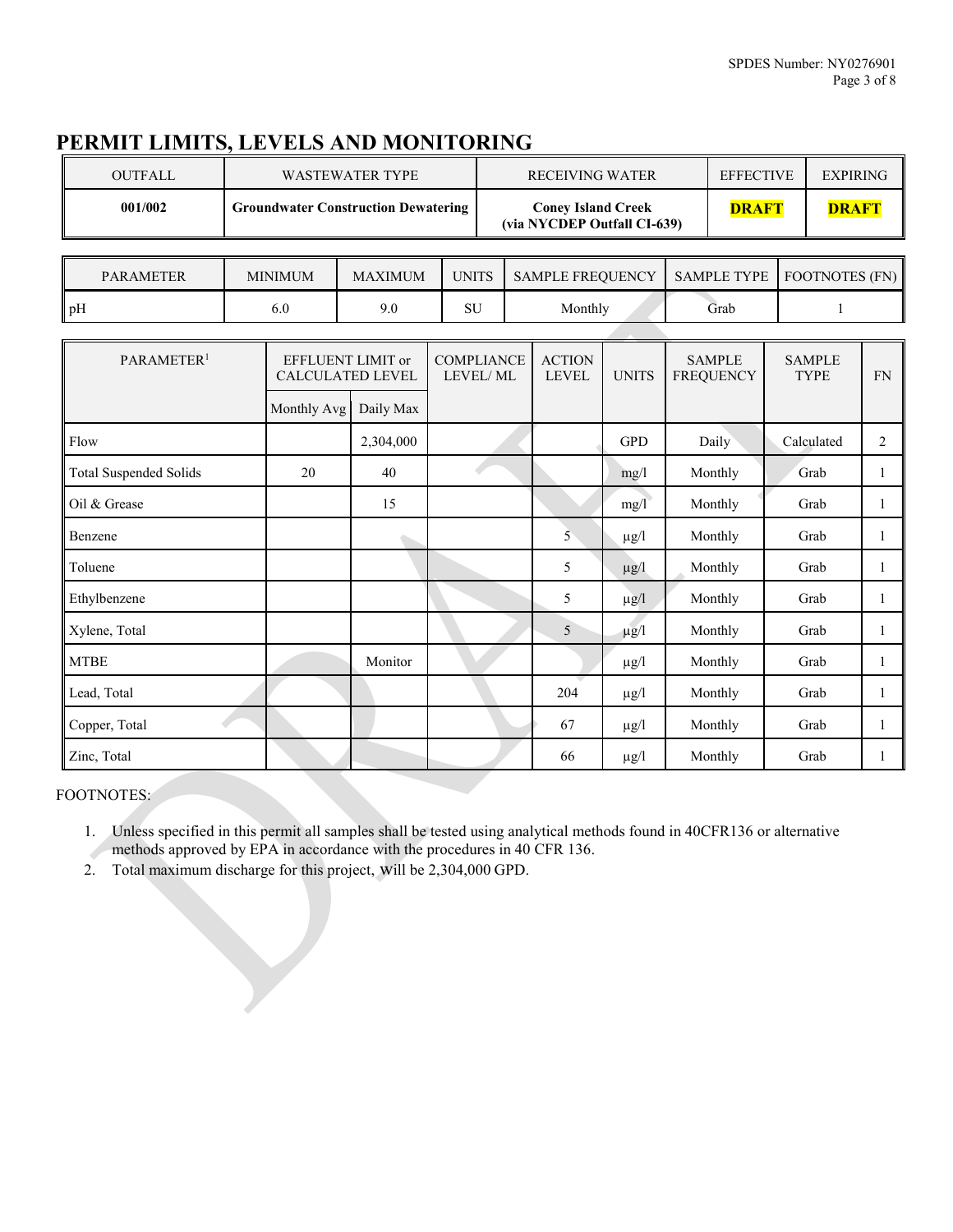# **MONITORING LOCATIONS**

The permittee shall take samples and measurements, to comply with the monitoring requirements specified in this permit, at the locations(s) specified below; samples must be taken after treatment process but prior to discharge to the outfalls. Reduction of any treatment unit or changes to the overall treatment system included/specified requires notification to the Department.



**Schematic of Treatment System**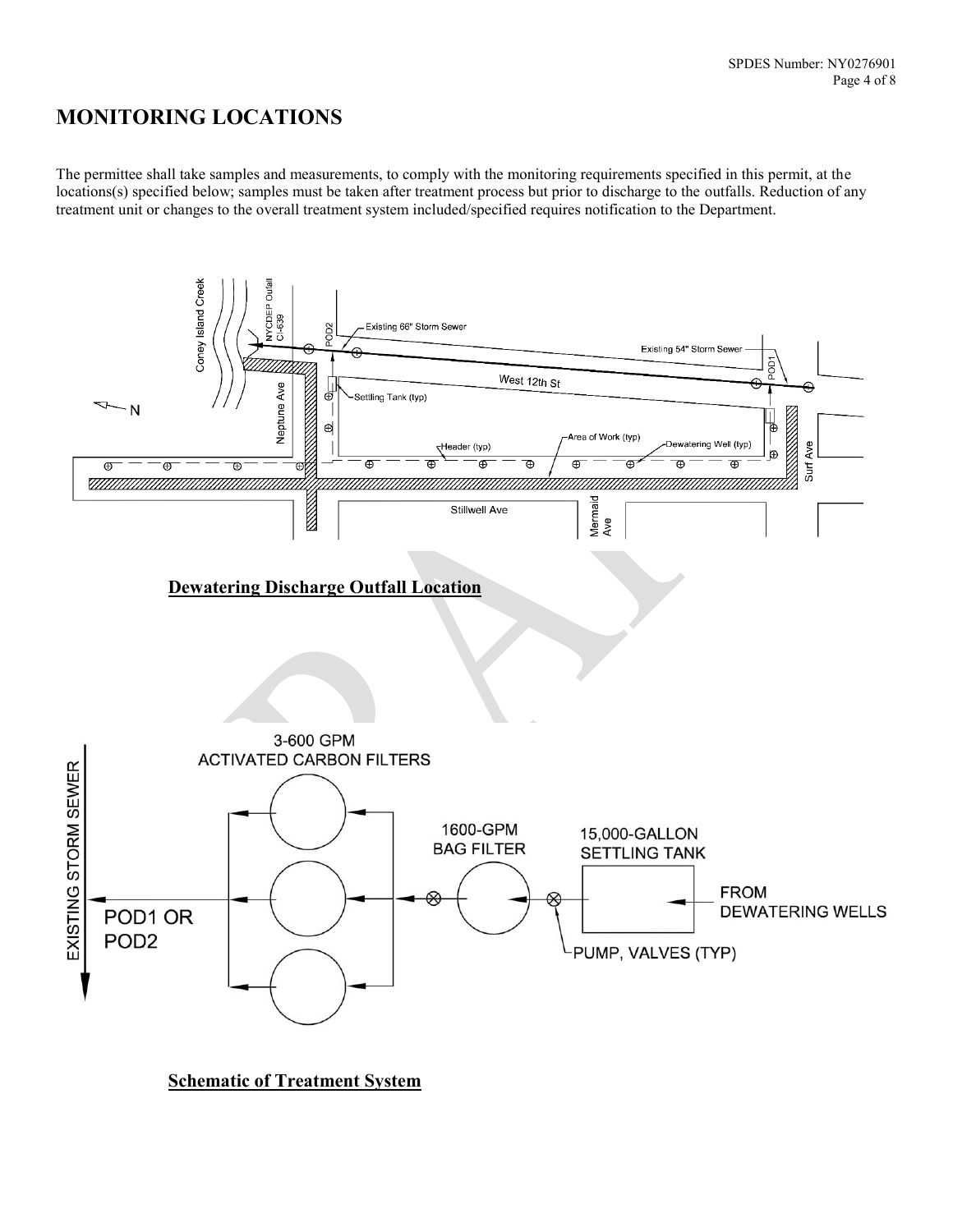# **SPECIAL CONDITIONS**

1) The permittee shall submit a quarterly sampling results report to the Regional Water Engineer, in addition to the annual report. The first report is due no later than the 28th day of the month following the first month of operation, with subsequent reports every quarter. The first report is for only one month.

The permittee shall submit copies of any document required by the above special condition to the NYSDEC Regional Water Engineer at the location listed under the section of this permit entitled RECORDING, REPORTING AND ADDITIONAL MONITORING REQUIREMENTS, unless otherwise specified in this permit or in writing by the Department.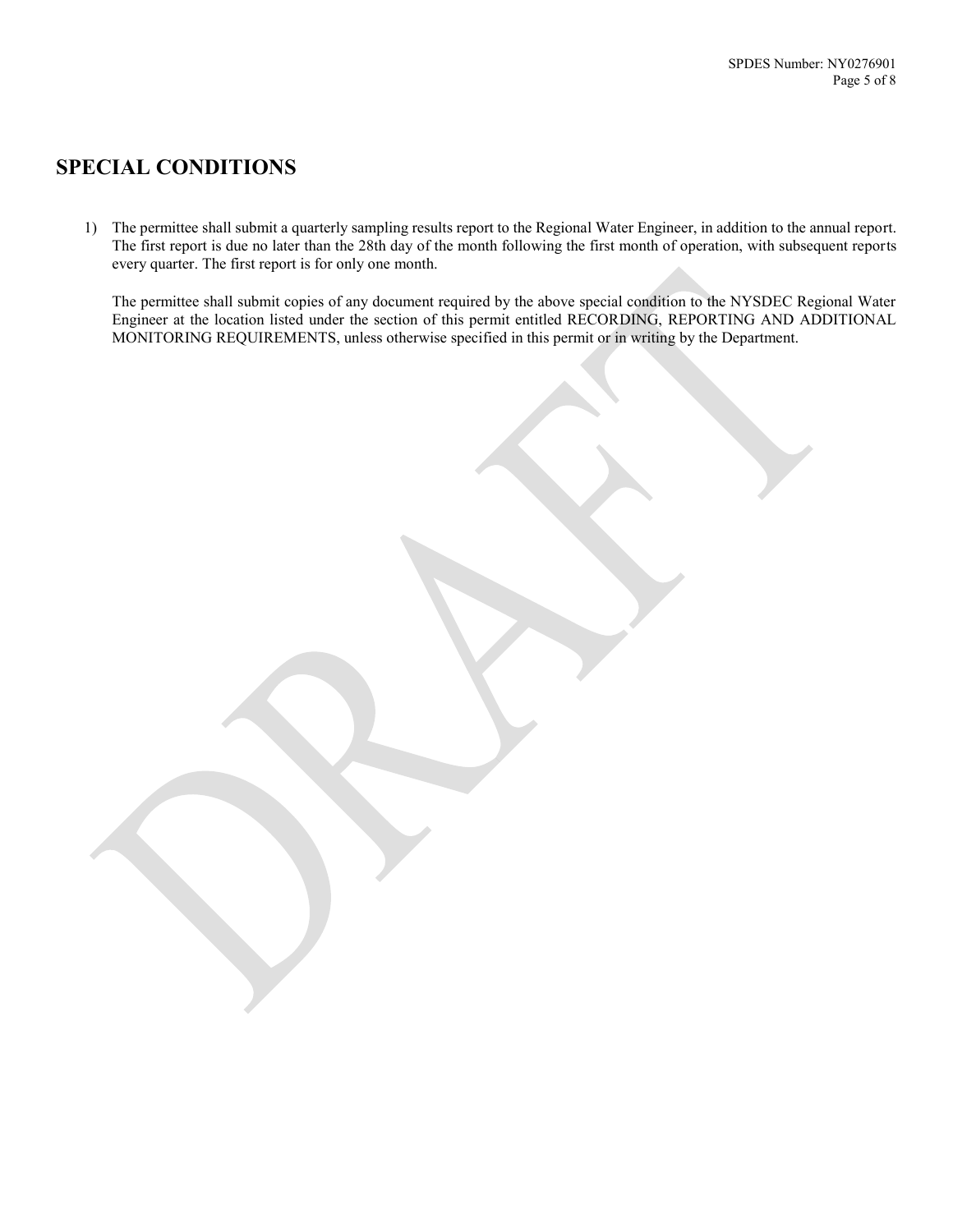# **GENERAL REQUIREMENTS**

- A. The regulations in 6 NYCRR Part 750 are hereby incorporated by reference and the conditions are enforceable requirements under this permit. The permittee shall comply with all requirements set forth in this permit and with all the applicable requirements of 6 NYCRR Part 750 incorporated into this permit by reference, including but not limited to the regulations in paragraphs B through I as follows:
- B. General Conditions
	-
	-
	- 3. Need to halt or reduce activity not a defense 6NYCRR Part 750-2.1(g)<br>4 Duty to mitigate 6NYCRR Part 750-2.7(f)
	-
	-
	-
	- 7. Duty to provide information
	-
- C. Operation and Maintenance
	- 1. Proper Operation & Maintenance 6NYCRR Part 750-2.8
	-
	-
- D. Monitoring and Records
	-
	-
- E. Reporting Requirements
	-
	-
	-
	-
	- 5. Compliance schedules 6NYCRR Part 750-1.14(d)
	-
	- 7. Other noncompliance 6NYCRR Part 750-2.7(e)
	-
	- 9. Additional conditions applicable to a POTW
	- 10. Special reporting requirements for discharges that are not POTWs
- F. Planned Changes
	- 1. The permittee shall give notice to the Department as soon as possible of any planned physical alterations or additions to the permitted facility. Notice is required only when:
		- a. The alteration or addition to the permitted facility may meet of the criteria for determining whether facility is a new source in 40 CFR §122.29(b); or
		- b. The alteration or addition could significantly change the nature or increase the quantity of pollutants discharged. This notification applies to pollutants which are subject neither to effluent limitations in the permit, or to notification requirements under 40 CFR §122.42(a)(1); or
		- c. The alteration or addition results in a significant change in the permittee's sludge use or disposal practices, and such alteration, addition, or change may justify the application of permit conditions that are different from or absent in the existing permit, including notification of additional use or disposal sites not reported during the permit application process or not reported pursuant to an approved land application plan.

In addition to the Department, the permittee shall submit a copy of this notice to the United States Environmental Protection Agency at the following address: U.S. EPA Region 2, Clean Water Regulatory Branch, 290 Broadway, 24<sup>th</sup> Floor, New York, NY 10007-1866.

1. Duty to comply 6NYCRR Part 750-2.1(e) & 2.4<br>2. Duty to reapply 6NYCRR Part 750-1.16(a) 2. Duty to reapply 6NYCRR Part 750-1.16(a) Duty to mitigate 6NYCRR Part 750-2.7(f) 5. Permit actions 6NYCRR Part 750-1.1(c), 1.18, 1.20 & 2.1(h) 6. Property rights 6NYCRR Part 750-2.2(b)<br>
7. Duty to provide information 6NYCRR Part 750-2.1(i) 8. Inspection and entry 6NYCRR Part 750-2.1(a) & 2.3

2. Bypass 6NYCRR Part 750-1.2(a)(17), 2.8(b) & 2.7<br>3. Upset 6NYCRR Part 750-1.2(a)(94) & 2.8(c) 6NYCRR Part 750-1.2(a)(94) & 2.8(c)

1. Monitoring and records 6NYCRR Part 750-2.5(a)(2), 2.5(c)(1), 2.5(c)(2), 2.5(d) & 2.5(a)(6) 2. Signatory requirements 6NYCRR Part 750-1.8 & 2.5(b)

1. Reporting requirements 6NYCRR Part 750-2.5, 2.6, 2.7 & 1.17<br>2. Anticipated noncompliance 6NYCRR Part 750-2.7(a) 2. Anticipated noncompliance 6NYCRR Part 750-2.7(a)<br>3 Transfers 6NYCRR Part 750-1.17 Transfers 6NYCRR Part 750-1.17 4. Monitoring reports 6NYCRR Part 750-2.5(e) 6. 24-hour reporting 6NYCRR Part 750-2.7(c) & (d) 8. Other information 6NYCRR Part 750-2.1(f)<br>9. Additional conditions applicable to a POTW 6NYCRR Part 750-2.9 6NYCRR Part 750-2.6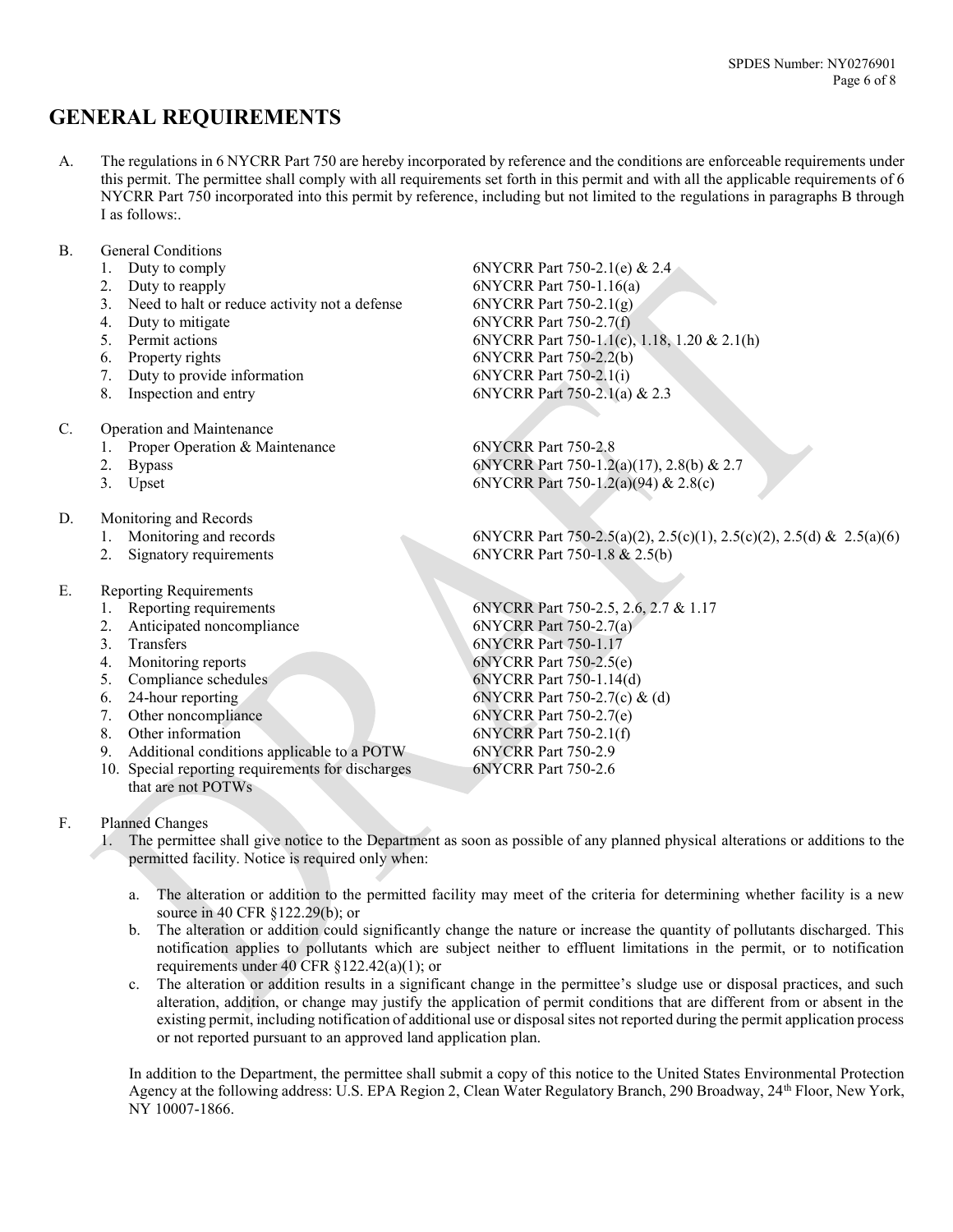## **GENERAL REQUIREMENTS continued**

- G. Notification Requirement for POTWs
	- 1. All POTWs shall provide adequate notice to the Department and the USEPA of the following:
		- a. Any new introduction of pollutants into the POTW from an indirect discharger which would be subject to section 301 or 306 of CWA if it were directly discharging those pollutants; or
		- b. Any substantial change in the volume or character of pollutants being introduced into that POTW by a source introducing pollutants into the POTW at the time of issuance of the permit.
		- c. For the purposes of this paragraph, adequate notice shall include information on:
			- i. the quality and quantity of effluent introduced into the POTW, and
			- ii. any anticipated impact of the change on the quantity or quality of effluent to be discharged from the POTW.

POTWs shall submit a copy of this notice to the United States Environmental Protection Agency, at the following address: U.S. EPA Region 2, Clean Water Regulatory Branch, 290 Broadway, 24th Floor, New York, NY 10007-1866.

H. Sludge Management

The permittee shall comply with all applicable requirements of 6 NYCRR Part 360.

I. SPDES Permit Program Fee

The permittee shall pay to the Department an annual SPDES permit program fee within 30 days of the date of the first invoice, unless otherwise directed by the Department, and shall comply with all applicable requirements of ECL 72-0602 and 6 NYCRR Parts 480, 481 and 485. Note that if there is inconsistency between the fees specified in ECL 72-0602 and 6 NYCRR Part 485, the ECL 72-0602 fees govern.

#### J. Water Treatment Chemicals (WTCs)

New or increased use and discharge of a WTC requires prior Department review and authorization. At a minimum, the permittee must notify the Department in writing of its intent to change WTC use by submitting a completed *WTC Notification Form* for each proposed WTC. The Department will review that submittal and determine if a SPDES permit modification is necessary or whether WTC review and authorization may proceed outside of the formal permit administrative process. The majority of WTC authorizations do not require SPDES permit modification. In any event, use and discharge of a WTC shall not proceed without prior authorization from the Department. Examples of WTCs include biocides, coagulants, conditioners, corrosion inhibitors, defoamers, deposit control agents, flocculants, scale inhibitors, sequestrants, and settling aids.

- 1. WTC use shall not exceed the rate explicitly authorized by this permit or otherwise authorized in writing by the Department.
- 2. The permittee shall **maintain a logbook** of all WTC use, noting for each WTC the date, time, exact location, and amount of each dosage, and, the name of the individual applying or measuring the chemical. The logbook must also document that adequate process controls are in place to ensure that excessive levels of WTCs are not used.
- 3. The permittee shall **submit a completed** *WTC Annual Report Form* each year that they use and discharge WTCs. This form shall be attached to either the December DMR or the annual monitoring report required below.

The *WTC Notification Form* and *WTC Annual Report Form* are available from the Department's website at <http://www.dec.ny.gov/permits/93245.html> .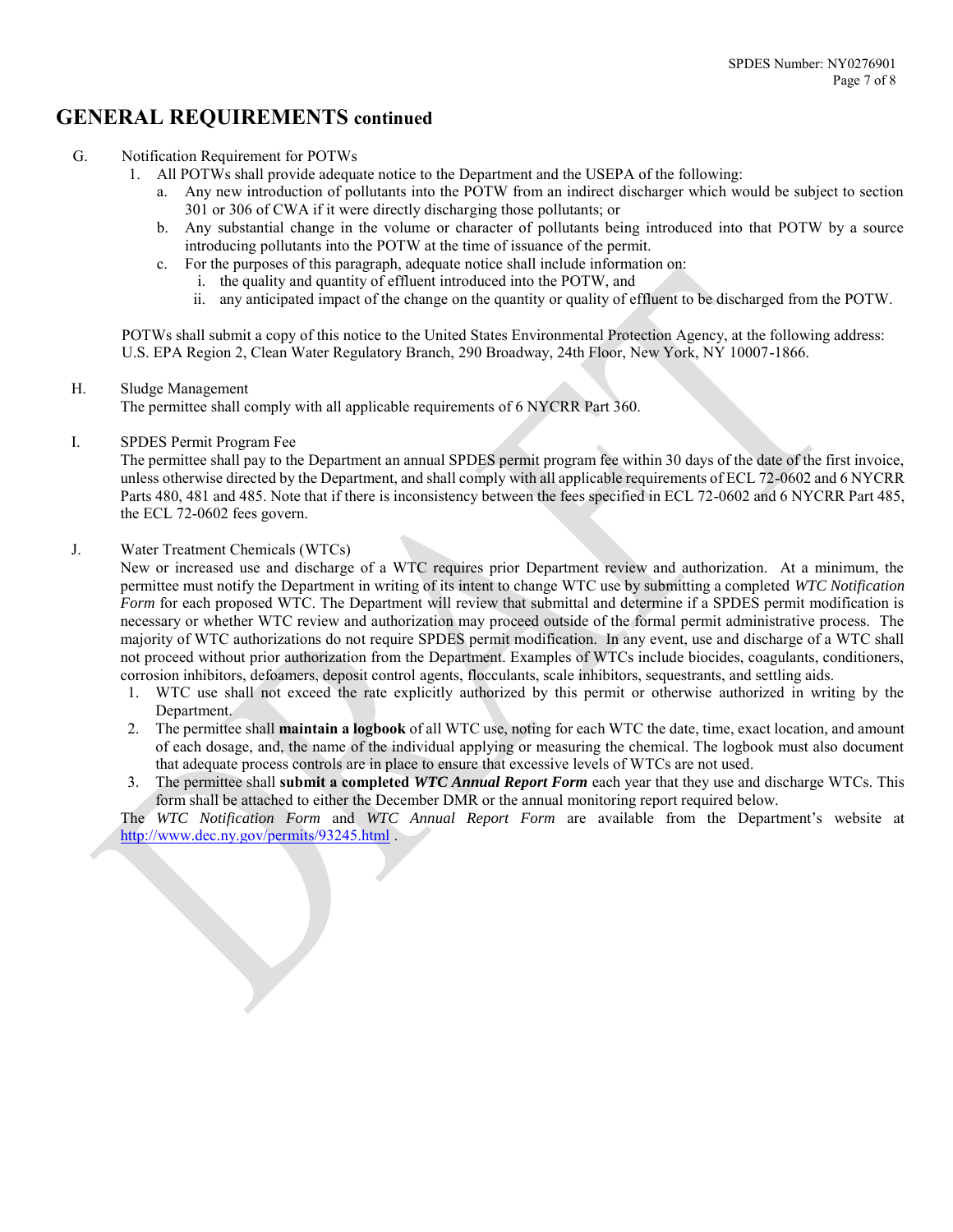# **RECORDING, REPORTING AND ADDITIONAL MONITORING REQUIREMENTS**

A. The monitoring information required by this permit shall be summarized, signed and retained for a period of at least five years from the date of the sampling for subsequent inspection by the Department or its designated agent. Also, monitoring information required by this permit shall be summarized and reported by submitting;

(if box is checked) completed and signed Discharge Monitoring Report (DMR) forms for each month reporting period to the locations specified below. Blank forms are available at the Department's Albany office listed below. The first reporting period begins on the effective date of this permit and the reports will be due no later than the 28th day of the month following the end of each reporting period.

**x** (if box is checked) an annual report to the Regional Water Engineer at the address specified below. The annual report is due by February 1 each year and must summarize information for January to December of the previous year in a format acceptable to the Department.

(if box is checked) a monthly "Wastewater Facility Operation Report..." (form 92-15-7) to the:

Regional Water Engineer and/or County Health Department or Environmental Control Agency specified below

Send the **original** (top sheet) of each DMR page to: Department of Environmental Conservation Division of Water, Bureau of Water Compliance 625 Broadway Albany, New York 12233-3506 Phone: (518) 402-8177

Send the **first copy** (second sheet) of each DMR page to: Department of Environmental Conservation Regional Water Engineer, Region 2 1 Hunters Point Plaza 47-40 21st Street Long Island City, NY 11101 Phone: (718) 482-4930

- B. Monitoring and analysis shall be conducted according to test procedures approved under 40 CFR Part 136, unless other test procedures have been specified in this permit.
- C. More frequent monitoring of the discharge(s), monitoring point(s), or waters of the State than required by the permit, where analysis is performed by a certified laboratory or where such analysis is not required to be performed by a certified laboratory, shall be included in the calculations and recording of the data on the corresponding DMRs.
- D. Calculations which require averaging of measurements shall utilize an arithmetic mean unless otherwise specified in this permit.
- E. Unless otherwise specified, all information recorded on the DMRs shall be based upon measurements and sampling carried out during the most recently completed reporting period.
- F. Any laboratory test or sample analysis required by this permit for which the State Commissioner of Health issues certificates of approval pursuant to section 502 of the Public Health Law shall be conducted by a laboratory which has been issued a certificate of approval. Inquiries regarding laboratory certification should be directed to the New York State Department of Health, Environmental Laboratory Accreditation Program.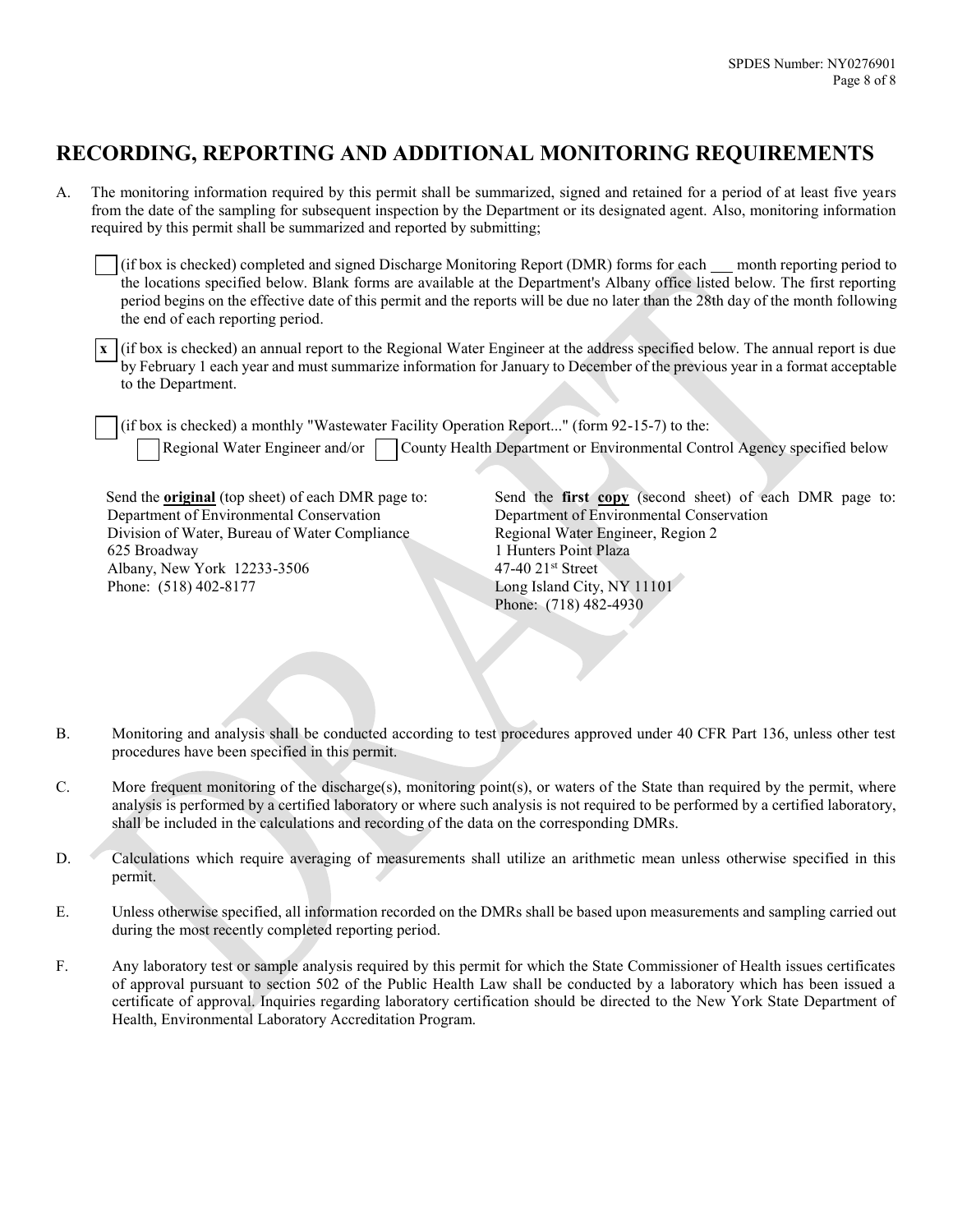# **SPDES Permit Statement of Basis – Surface Water Discharges**

# **I. SUMMARY OF PROPOSED PERMIT**

A new State Pollutant Discharge Elimination System (SPDES) permit is proposed for the discharge of treated groundwater generated from temporary construction dewatering during the construction and installation of new storm, sanitary sewers and water mains in Coney Island, Brooklyn, New York. Dewatering operation for the Coney Island Phase 2B Project is anticipated to start in August 2018 for approximately two years. The treated dewatering water will be discharged via a NYCDEP storm sewer into the Coney Island Creek. The draft permit includes the reporting requirements for the following parameters: Flow, pH, total suspended solids (TSS), benzene, toluene, ethylbenzene, xylene, MTBE, lead, copper and zinc.

# **II. BACKGROUND INFORMATION**

As noted throughout this document, SPDES permits are based on both federal and state requirements including laws, regulations, policies, and guidance. These references can generally be found on the internet. Current locations include: Clean Water Act (CWA) *www.epa.gov/lawsregs/laws/index.html#env*; Environmental Conservation Law (ECL) *www.dec.ny.gov/regulations/40195.html*; federal regulations *www.gpo.gov/fdsys/browse/collectionCfr.action? collectionCode=CFR*; state environmental regulations *www.dec.ny.gov/regulations/regulations.html*; NYSDEC water policy *www.dec.ny.gov/regulations/2654.html*.

## **A. Administrative History and Project Description**

In April 2018, the applicant, New York City Department of Design and Construction (NYCDDC) submitted a request SPDES permit allowing discharge of treated groundwater into Coney Island Creek from temporary dewatering during the installation of new storm, sanitary sewers and water mains located in Coney Island area along various city streets, including portions of Stillwell Avenue, Surf Avenue and Neptune Avenue, between West 12<sup>th</sup> Street and West 15<sup>th</sup> Street in Brooklyn, NY. Dewatering through approximately 50 wells system shall be maintained along the path of the excavation to maintain dry working conditions for the sewer and watermain work. The maximum flowrate for the SPDES permit application shall not exceed 1,600 gpm = 2,304,000 GPD.

## **B. Outfall & Receiving Water Information**

The facility proposes two discharge locations along the path of the project site. The groundwater discharge shall be directed to a treatment system and a flowmeter before discharging to the respective project site storm sewer locations which eventually lead to Coney Island Creek via NYCDEP outfall #CI-639. Treatment will be provided prior to discharge. The treatment system includes sedimentation, filtration and carbon adsorption.

The location of the outfall, and the name, classification, and index numbers of the receiving waters are indicated in the *Outfall & Receiving Water Location Table* at the end of this fact sheet. The classifications of individual surface waters are specified in 6 NYCRR Parts 800 – 941. The best uses and other requirements applicable to the specific water classes are specified in 6 NYCRR Part 701.

**Impaired Waterbody Information** – The CWA requires states to identify impaired waters, where designated uses are not fully supported. For these impaired waters/pollutants, states must consider the development of a Total Maximum Daily Load (TMDL) or other strategy to reduce the input of the specific pollutant(s) restricting waterbody uses. In 2002, a segment of Coney Island Creek within New York State was listed as impaired due to low dissolved oxygen, nutrients, floatable debris and other pollutants from combined sewer overflows, storm sewer, urban runoff, etc. A TMDL may be developed to address the impairment.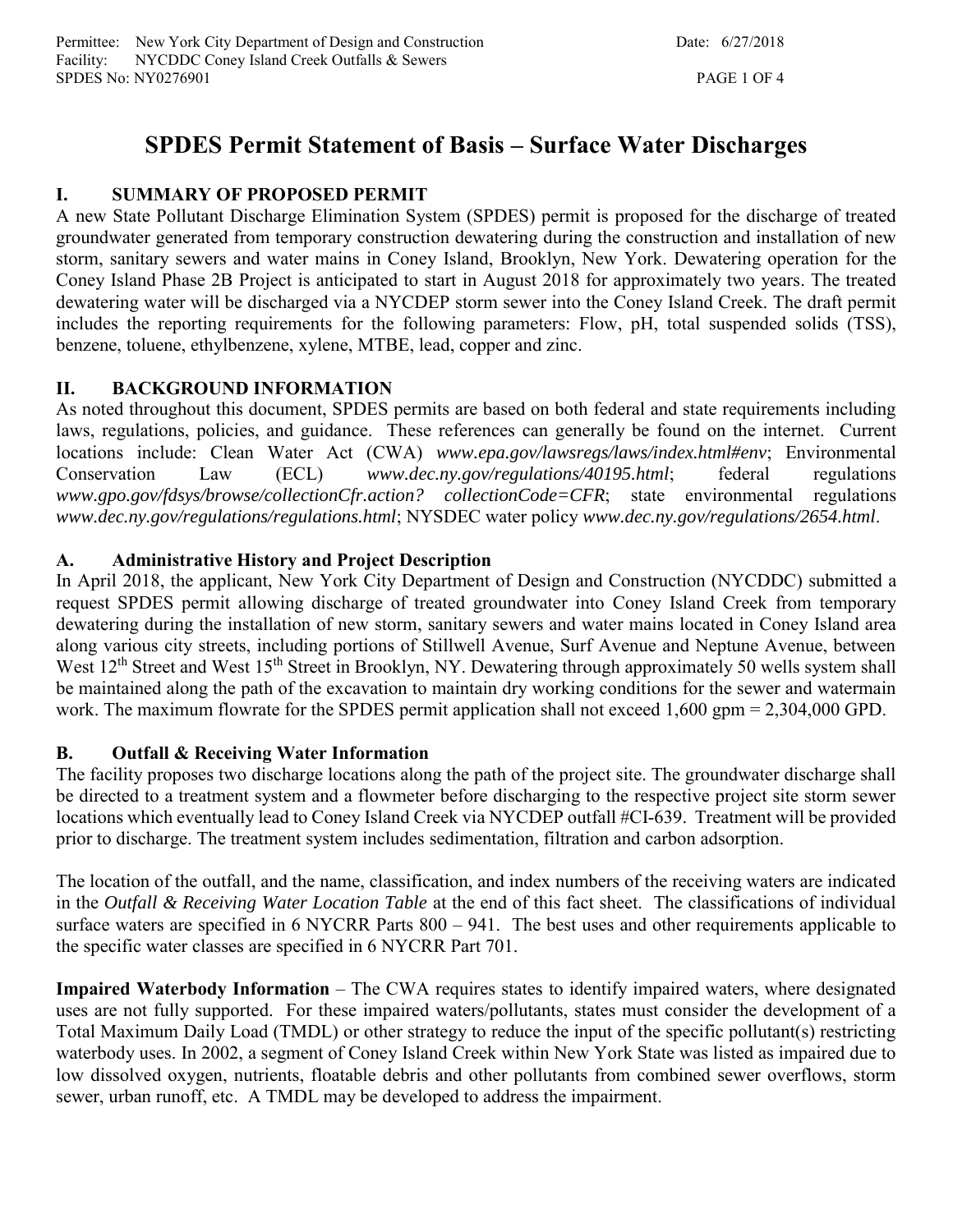Permittee: New York City Department of Design and Construction Date: 6/27/2018 Facility: NYCDDC Coney Island Creek Outfalls & Sewers SPDES No: NY0276901 PAGE 2 OF 4

#### **III. PROPOSED PERMIT REQUIREMENTS**

The Department evaluates discharges with respect to the relevant sections of the CWA, ECL, federal/state regulations, policy, and guidance to determine which conditions to include in the draft permit.

#### **A. Effluent Limitations**

The Department determines the **technology-based effluent limits (TBELs)** that must be incorporated into the permit. A TBEL requires a minimum level of treatment. For industrial point sources, TBELs are typically based on federal effluent guidelines and/or best professional judgment (BPJ). BPJ considers currently available treatment technologies and appropriate Best Management Practices (BMPs). For municipal POTWs and private sewage treatment plants, TBELs are typically based on secondary treatment requirements and, if applicable, CSO control policy.

The Department then evaluates the water quality expected to result from technology controls to determine if any exceedances of water quality criteria in the receiving water might result. If so, **water quality-based effluent limits (WQBELs)** must be included in the permit. A WQBEL is designed to ensure that the water quality standards of receiving waters are being met. In general, effluent limits for a particular pollutant are the more stringent of either the TBEL or WQBEL.

For existing permittees, the previous permit typically forms the basis for the next permit. Permit revisions are implemented where justified due to changed conditions at the facility and/or in response to updated regulatory requirements. Regulatory anti-backsliding requirements prohibit the relaxation of effluent limits in reissued permits unless one of the specified exceptions applies, as detailed in TOGS 1.2.1.

Applicable law and regulation requires that monitoring be included in permits to determine compliance with effluent limitations. Additional effluent monitoring may also be required to gather data to determine if effluent limitations may be required. The permittee is responsible for conducting the monitoring and, when required, for reporting results on DMRs. The permit contains the monitoring requirements for the facility. Monitoring frequency is based on the minimum sampling necessary to adequately monitor the facility's performance and TOGS 1.2.1 and TOGS 1.3.3. Mercury-related requirements, if included, conform to TOGS 1.3.10.

#### **Specific Pollutant Analysis**

This section outlines the basis for each of the effluent limitations in the draft permit.

**Flow** limit of 2,304,000 GPD has been added in the draft permit based on the maximum pumping rate of 1600 GPM over a period of 24 hours per day.

**pH** range – the New York State WQSs, 6NYCRR Part 703.3 for class I waters prohibits discharges that cause the in-stream pH to change more than 0.1 SU outside of the background range. State has established a pH range limit of 6.0 to 9.0 for dewatering operations discharging to class I waters. Maintaining the pH level within this range demonstrates compliance with the NYS water quality standard. This pH limit range of 6.0 to 9.0 has been added in the draft permit.

#### **Total Suspended Solids (TSS):**

Heavy metals and polycyclic aromatic hydrocarbons (PAHs) are readily adsorbed onto particulate matter and the release of these compounds into the environment can be reduced by regulating the amount of TSS discharged. Per NYSDEC TOGS 1.2.1 Attachment C, a treatment process that includes coagulation and sedimentation can achieved a TBEL of daily max 40 mg/l and a monthly average limit of 20 mg/l.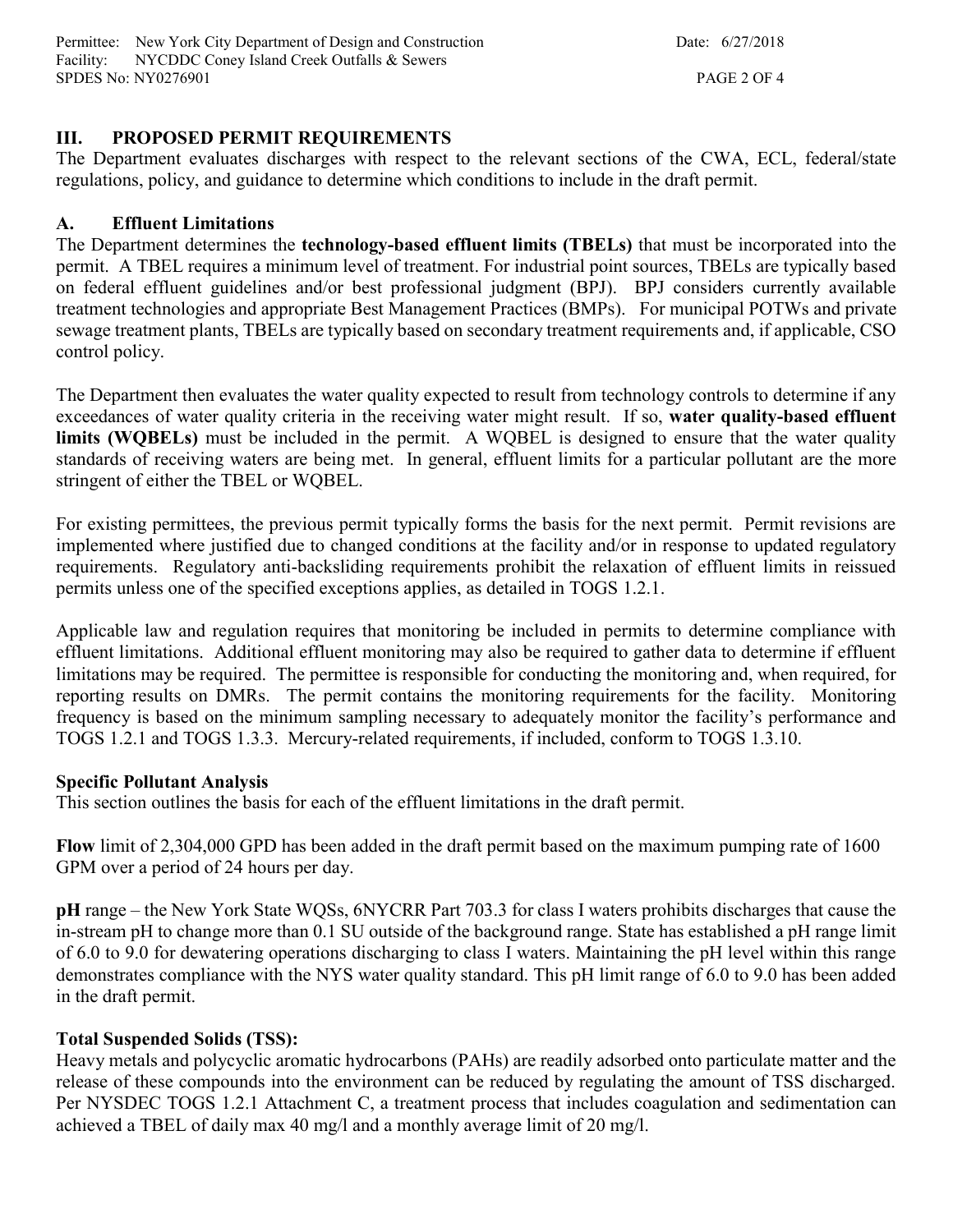Permittee: New York City Department of Design and Construction Date: 6/27/2018 Facility: NYCDDC Coney Island Creek Outfalls & Sewers SPDES No: NY0276901 PAGE 3 OF 4

The narrative water quality standards, 6 NYCRR Part 703.2, state that discharge of suspended solids shall not cause deposition or impair the receiving waters for their best usages. Achieving the TBEL will also achieve the WQBEL.

#### **Metals:**

**Copper and zinc**– the sampling analysis conducted of the untreated groundwater shows that copper and zinc were detected and reported above the water quality standard. Thus, reporting requirements has been added in the draft permit.

Antimony, Arsenic, Barium, Calcium, Chromium, Cobalt, Copper, Magnesium, Nickel, Potassium, Sodium, Manganese, Vanadium: The sampling analysis of untreated groundwater indicated that these parameters were either non-detect or reported at levels well-below the TBEL and the water quality standard. As discussed in TSS section, heavy metals adsorbed onto particulate matter and can be limited by regulating TSS discharge. Thus, routine monitoring for these metals is not necessary.

#### **Other parameters:**

In addition, there have been history of leaking underground storage tanks at commercial gas stations and other sources of petroleum pollution of soil and groundwater in the project area, Coney Island. Volatile organic compounds (VOCs) such as **benzene, toluene, ethylbenzene, and the three xylene compounds (BTEX)** are normally found at relatively high concentrations in gasoline and light distillate products (e.g., diesel fuel). BTEX concentrations typically decrease in the heavier grades of petroleum distillate products (e.g., fuel oils). Since many petroleum spills involve gasoline or diesel fuel, the State regulates petroleum related contaminants by setting limits on the individual BTEX components. To ensure that contaminants may not be drawn during the dewatering operations, reporting requirements for BTEX has been added in the draft permit. Per TOGS 1.2.1 Attachment, the carbon adsorption treatment process can meet 5 ug/l limit for individual BTEX.

Another potential contaminant of concern found in gasoline is **methyl tertiary-butyl ether (MTBE)**. MTBE is a synthetic compound used as a blending component in gasolines (e.g., oxygenated fuels, reformulated gasolines, and conventional gasolines). To ensure that MTBE may not be drawn during the dewatering operations, a routine monitoring for MTBE has been added in the draft permit.

Another potential contaminant of concern found in gasoline is **Lead.** To ensure that MTBE may not be drawn during the dewatering operations, a routine monitoring for MTBE has been added in the draft permit.

#### **B. Monitoring & Reporting Requirements**

CWA section 308, 40 CFR 122.44(i), and 6 NYCRR Part 750-1.13 require that monitoring be included in permits to determine compliance with effluent limitations. Additional effluent monitoring may also be required to gather data to determine if effluent limitations may be required. The permittee is responsible for conducting the monitoring and for reporting results on DMRs. The permit contains the monitoring requirements for the facility. Monitoring frequency is based on the minimum sampling necessary to adequately monitor the facility's performance. For industrial facilities, sampling frequency is based on guidance provided in TOGS 1.2.1.

#### **C. General Conditions Applicable To All Permits**

The permit contains standard regulatory language that is required to be in all SPDES permits. These permit provisions, based largely upon 40 CFR 122 subpart C and 6 NYCRR Part 750, include requirements pertaining to monitoring, recording, reporting, and compliance responsibilities. These "general conditions" of permits are typically specified, summarized, or referenced on the first and last pages of the permit.